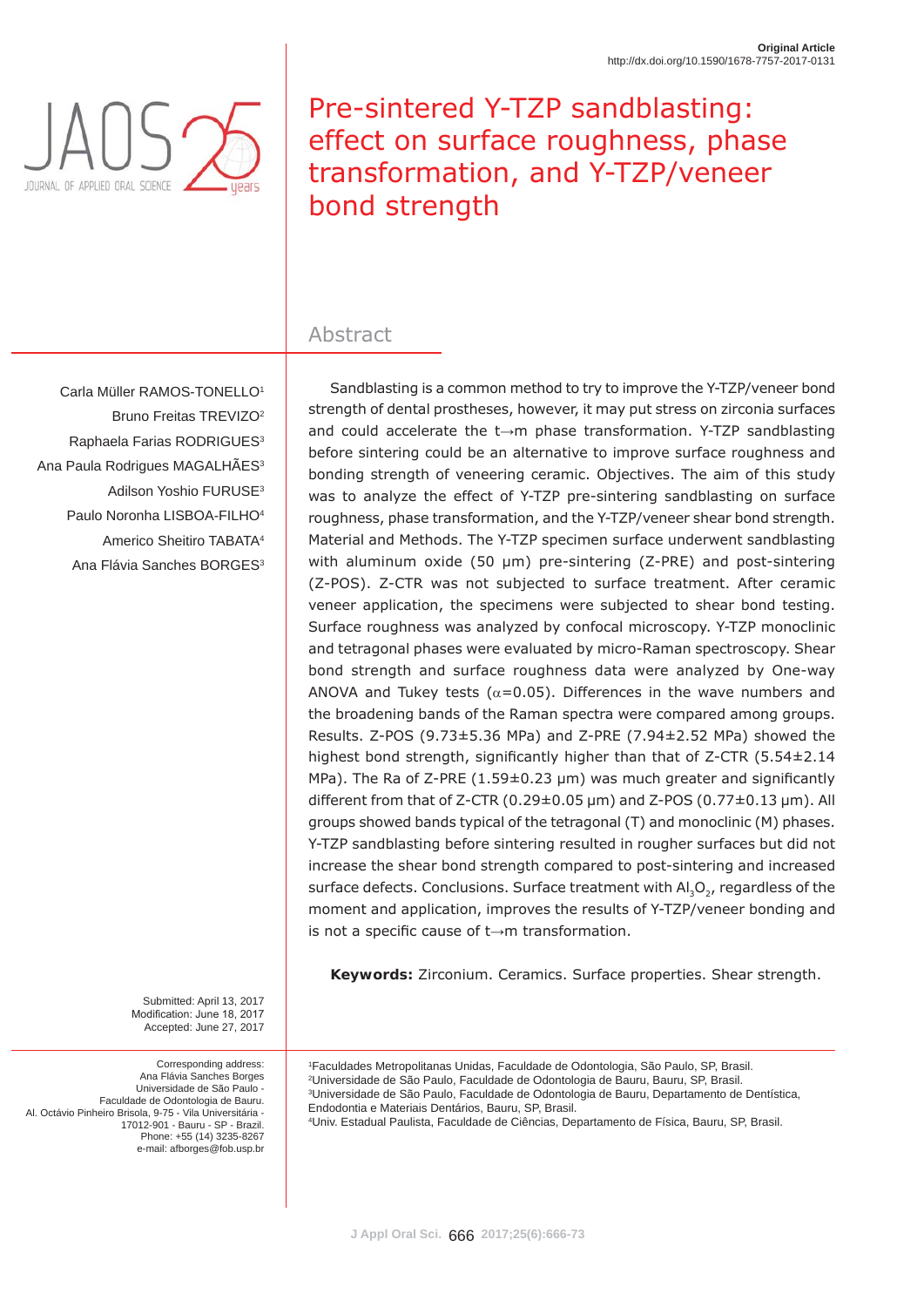### Introduction

The employment of yttria-stabilized tetragonal zirconia (Y-TZP) by computer-aided design/computeraided manufacturing (CAD-CAM) systems is an accomplished approach to reduce the number of steps in prosthetic manufacturing. Moreover, Y-TZP presents properties such as fracture toughness<sup>6</sup>, strength<sup>12,22</sup>, and biocompatibility<sup>33</sup>, which allow it to be employed as a substitute for metal-support fixed dental prosthesis. Ceramic veneers are applied to Y-TZP for esthetic reasons, and their effective bonding is needed for the long-term performance of all ceramic restoration<sup>18,35</sup>.

A zirconia-feldspathic veneer has a 13% to 15% rate of failure for up to 5 years<sup>26</sup>. This clinical failure may be associated with chipping, cohesive within the feldspathic layer, or by delamination with adhesive failure at the zirconia–veneer interface $1,10$ . The differences in coefficients of thermal expansion of each ceramic<sup>12</sup>, the resultant stress of temperature that varies at the Y-TZP/veneer interface<sup>2,13</sup>, and poor thermal diffusivity<sup>4</sup> are factors, either isolated or in conjunction, that may be responsible for delamination (adhesive failures), which is the most common failure<sup>1</sup>. Even veneer cohesive failures (chipping) occur on fragile components of the set. The origin of this type of failure is the most tensile area of the interface between two ceramics<sup>19</sup>. Therefore, improving the bond between the veneer and the zirconia leads to avoidance of interface failures.

The maneuvers to increase surface roughness in an attempt to improve the Y-TZP/veneer bond strength are not always satisfactory due to Y-TZP polycrystalline microstructure and physical properties<sup>32</sup>. The use of hydrofluoric acid does not imply surface roughness for mechanical retention<sup>32</sup>. Therefore, more aggressive mechanical abrasion methods are required, possibly creating surface flaws and reducing the strength of the material<sup>16,21</sup>.

Different surface treatments on Y-TZP were evaluated, mostly on the surface of post-sintered zirconia, such as sandblasting, mechanical grinding, silica coating, plasma spray treatment, liner, and laser-etching7,9,17,18,27. Sandblasting is a useful method, however, it may put stress on zirconia surfaces and accelerate tetragonal-to-monoclinic  $(t\rightarrow m)$ phase transformation<sup>20</sup>. A recent study<sup>14</sup> shows that sandblasting before (and not after) Y-TZP sintering improves surface roughness by over 500% and could improve the bonding strength of veneering ceramic. Considering that the post-sintered surface treatments weaken the structure of zirconia, increasing the risk of fracture and zirconia damage, the use of pre-sintering surface treatment could be an important way to increase the strength of the zirconia-veneer interface.

The aim of this study, therefore, was to analyze the effect of Y-TZP pre-sintering sandblasting on surface roughness, phase transformation, and Y-TZP/veneer shear bond strength.

### Material and methods

#### Specimen preparation

Pre-sintered zirconia blocks (IPS e.max Zircad, Ivoclar Vivadent AG), which consisted of 95% ZrO<sub>2</sub> and 5% HfO<sub>2</sub>+Al<sub>2</sub>O<sub>3</sub>+Y<sub>2</sub>O<sub>3</sub>+Others, were cut with a diamond saw (Isomet 4000, Buehler) into 15 mm diameter and 2.4 mm thickness under water (n=10), and then the surface of each disk was polished with waterproof silicon-carbide paper until reaching 1,000#. The specimens were randomly divided into three groups (Figure 1) according to the surface treatment. Groups Z-PRE (sandblasted before sintering) and Z-POS (sandblasted after sintering) were sandblasted with 50 μm aluminum oxide particles under 50 Psi pressure for 10 s from a distance of 15 mm<sup>25</sup> by a sandblasting instrument (Trijato, Essence Dental). All the Y-TZP specimens were sintered in a programmable furnace (Infire HTC, Sirona, Dental GmbH) at a cycle of 7 h and 52 min (12ºC *per* min until 1500ºC; 120 min in 1500ºC; cooling at 12ºC *per* min; and 1 h and 27 min of holding time) according to the manufacturer's sintering specifications.

Specimens of each group were veneered with Ceramic Veneer IPS e.max Ceram (Ivoclar Vivadent AG)

| Group | $(n = 1)$ | <b>Parameter</b>                                    |
|-------|-----------|-----------------------------------------------------|
| Z-CTR | 10        | Without sandblasting                                |
| Z-PRE | 10        | Sandblasted under 50 Psi pressure and then sintered |
| Z-POS | 10        | Sintered and then sandblasted under 50 Psi pressure |

**Figure 1-** Surface treatments for Y-TZP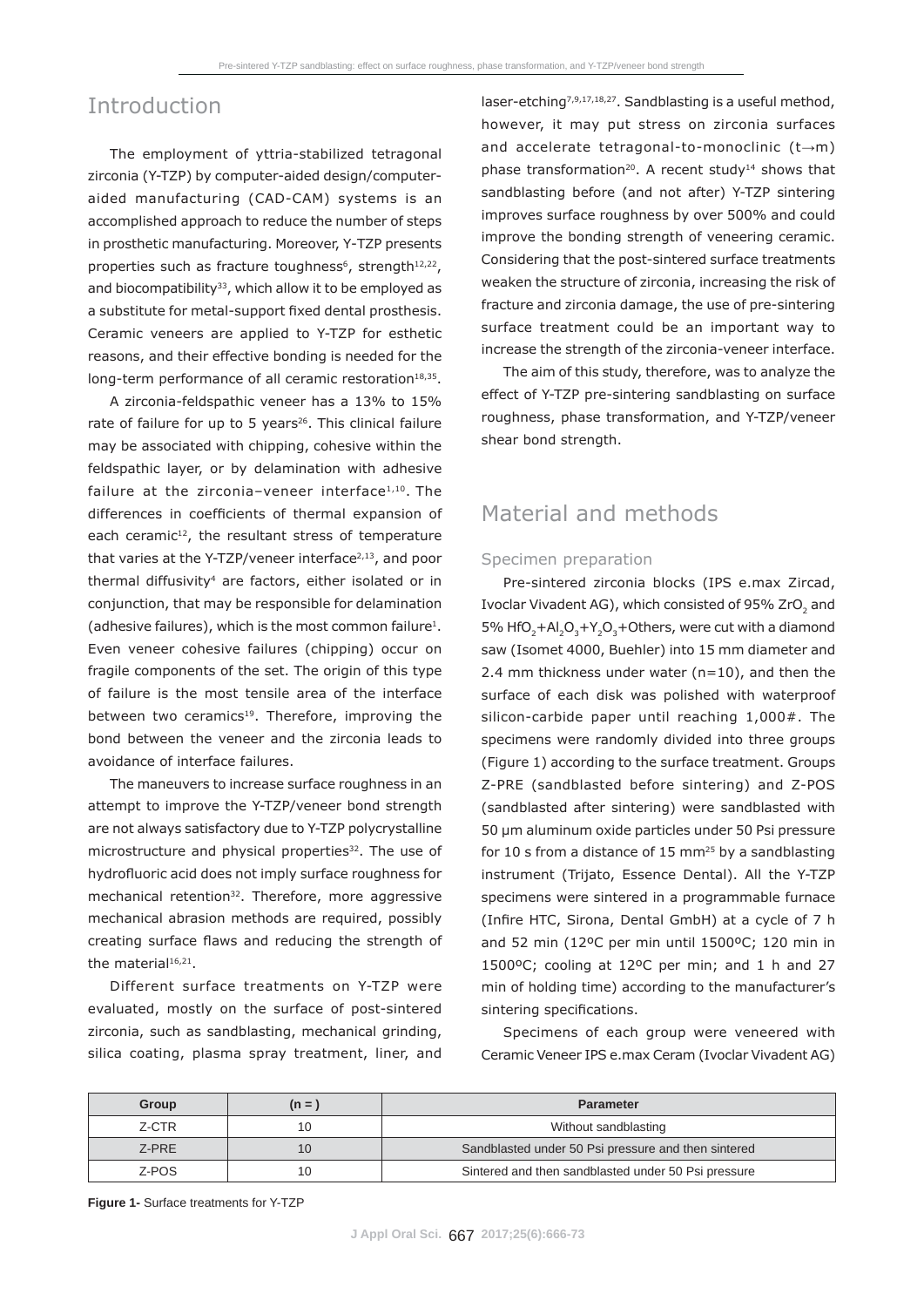| <b>Heating schedule</b>    | <b>Liner Ceramic</b> | <b>Body Ceramic Venner</b> |
|----------------------------|----------------------|----------------------------|
| Standby temperature        | 403 $(^{\circ}C)$    | 403 $(^{\circ}C)$          |
| Drying time                | 4(16)                | 4(16)                      |
| Heating rate               | $60$ ( $°C/min$ )    | 50 ( $°C/min$ )            |
| Maximum firing temperature | 960 $(C)$            | 750 (°C)                   |
| Holding time               | 1 (16)               | 1(16)                      |

**Figure 2-** Heating condition for IPS e.max Ceramic Veneer application recommended by the manufacturer (Ivoclar Vivadent AG, Schaan, Liechtenstein)

for shear bond testing. According to the manufacturer's instructions, a thin layer (0.1 mm) of liner ceramic (Zirliner, Ivoclar Vivadent AG) was applied on all the Y-TZP disks after firing (EDG Equipamentos) at 900°C for 30 min. A custom-designed metallic device $23$  was employed for the standardized application of the ceramic veneer (5 mm diameter and 5 mm thickness). The specimens were sintered at 820°C for 30 min (Figure 2) and placed in a PVC cylinder of 10 mm in diameter with acrylic resin (JET, Classico).

### Shear Bond Test

Specimens (n=10) were subjected to a shear test with a universal testing machine with a load cell of 50 Kgf and a mechanical testing device with stainless steel tape that provided sliding between the two tested surfaces30 at a speed of 1 mm/min until fracture. This device was developed by Ramos, et al. $23$  (2014) to minimize bending stress. For that, stainless steel tape produced smaller tensile and compression forces on the interface, as described by Sinhoreti, et al.<sup>30</sup> (2001) than those obtained from other tests using a chisel and orthodontic wires. Moreover, the support was adapted to the upper face of the stainless steel tape to minimize any possible bending stresses and cleavage<sup>23</sup> (Figure 3).

### Failure mode analysis

The analysis of the Y-TZP/veneer interface was performed for all specimens with optical microscopy (Discovery V8 Stereo, Carl Zeiss Microimaging GmbH) at  $32\times$  magnification. A failure between the zirconia and ceramic veneer was defined as "adhesive", while a failure within either the zirconia or ceramic veneer was defined as "cohesive". The term "mixed" failure was employed to describe the combination of these two types of failure.

### Surface roughness

Surface roughness (n=3) was measured using confocal microscopy (Leica Microsystems, Wetzlar).

For each Y-TZP specimen, surface roughness was measured at three different locations, then these values were averaged to obtain the average surface roughness (Ra).

The 3D roughness of one specimen in each group was also analyzed by scanning electron microscopy.

### Phase analysis

Y-TZP specimens (n=3) were evaluated by micro-Raman spectroscopy (Jobin Yvon Raman Micro, model T64000, Groupe Horiba) to identify the typical bands of the crystalline phase (monoclinic and tetragonal) $^{24}$ . For this, argon laser scanning (SpectraPhysic, Inc.) was performed for excitation at 514.5 nm radiation and was kept at 10 mW to avoid any thermal damage. With microscope magnification of  $500 \times$ , the beam was focused and scanning was performed in five regions.

The spectra of each specimen were recorded with a CCD camera (Spectra Group One-Horiba) after analysis of the double monochromator with a focal length of 0.64 mm and diffraction grating (1800 grooves/mm)<sup>24</sup>.

### Statistical analysis

Shear bond strength and surface roughness data were analyzed by One-way ANOVA and pairwise multiple comparison Tukey test ( $a=0.05$ ). The failure types were classified with optical microscopy and calculated as a percentage for each group. Differences in the wave numbers and the broadening bands of the Raman spectra were compared among groups.

## Results

### Shear Bond Test

Figure 4 shows the results of the shear bond strength test. Z-PRE (7.94±2.52 MPa) and Z-POS (9.73±5.36 MPa) showed the highest strength, significantly higher than that of  $Z$ -CTR (5.54 $\pm$ 2.14 MPa), but not significantly different from each other.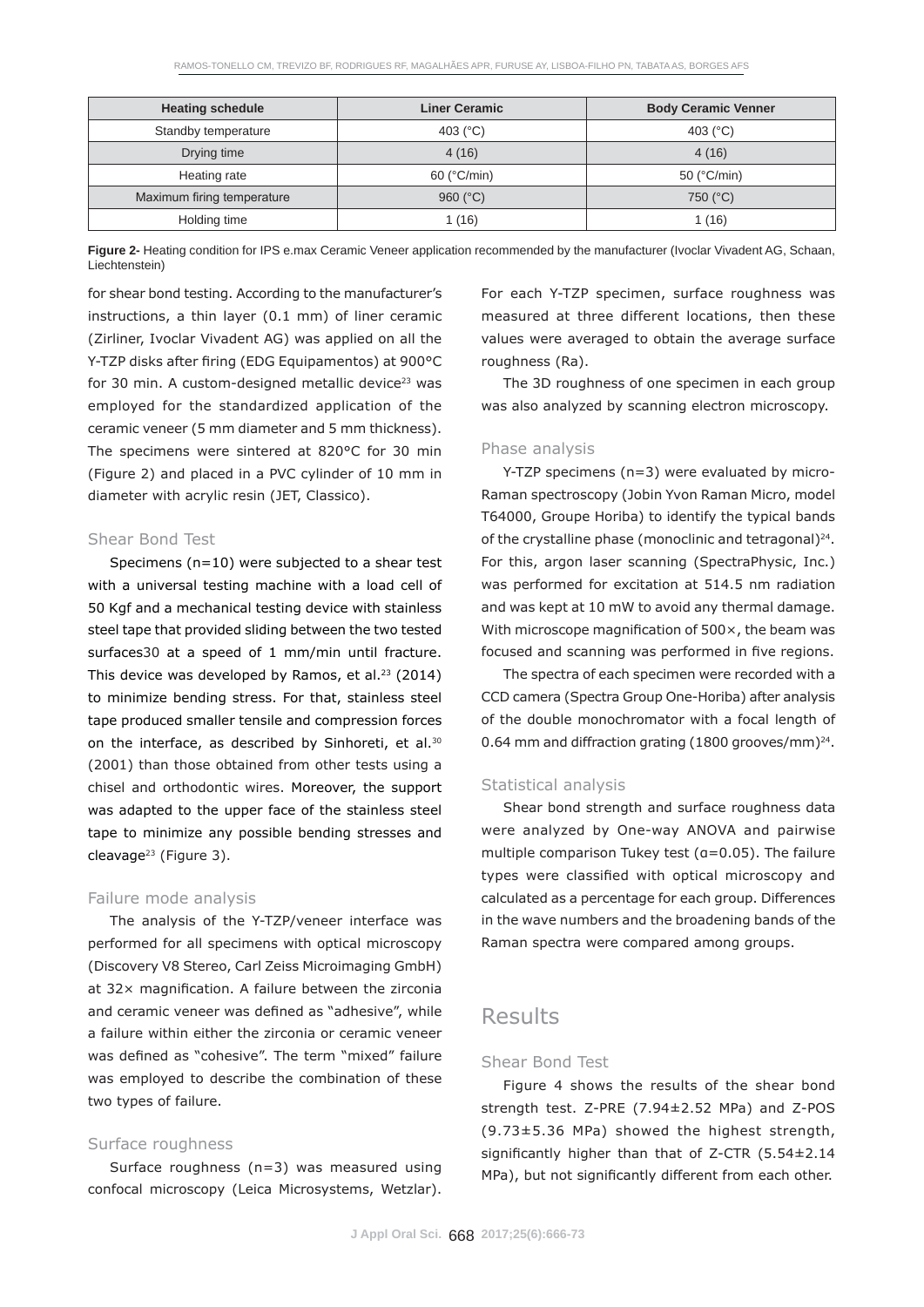#### Failure mode analysis

Failure mode and distribution for each group are presented in Figures 5 and 6. All groups showed adhesive type failures, especially Z-PRE and Z-POS, which showed 60% adhesive failures. Few cohesive failures were observed, and none of the specimens were fractured within the zirconia.

#### Surface roughness

The comparison of surface roughness is shown in Figure 7. A comparison of the average surface roughness (Ra) for Z-CTR ( $0.29 \pm 0.05$  µm), Z-PRE  $(1.59\pm0.23 \text{ }\mu\text{m})$ , and Z-POS  $(0.77\pm0.13 \text{ }\mu\text{m})$  shows that the Ra of Z-PRE is much greater than and significantly different from that of Z-CTR and Z-POS



**Figure 3-** Custom-designed metallic device for shear bond testing with stainless steel tape and metallic support to avoid bending stress during the test



Figure 4- Shear bond strength of each group. Vertical bars indicate the standard deviation and similar letters indicate non-significant differences (p>0.05)



**Figure 5-** Percentage of failure types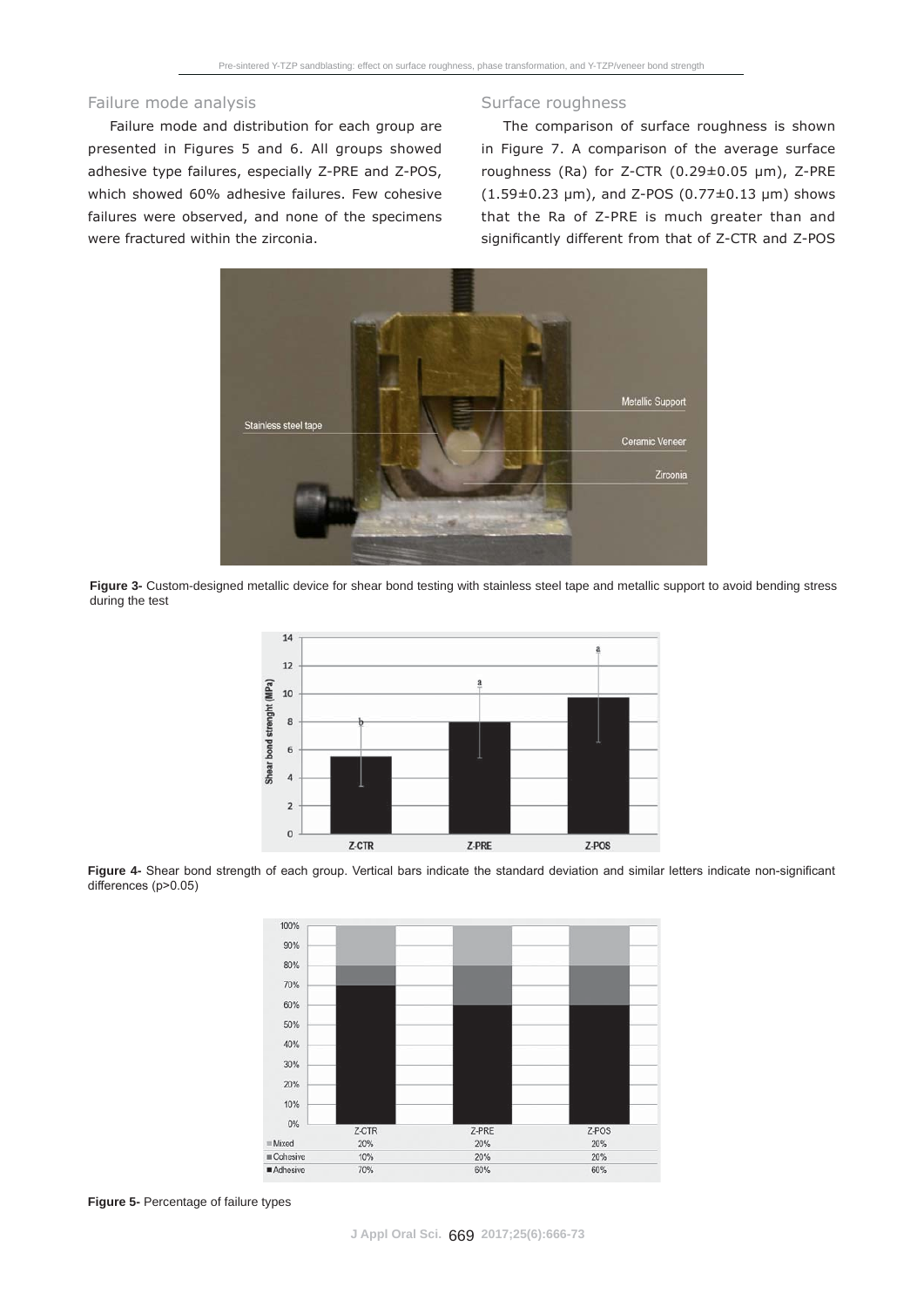(*p*<0.001). Z-CTR and Z-POS Ra values are not significantly different. The reconstructed images of 3D roughness representative of each group are shown in Figure 8, and surface images at  $20 \times$  magnification are shown in Figure 9. Z-PRE showed more irregular profiles.

#### Phase analysis

All groups showed bands typical of the tetragonal (T) and monoclinic (M) phases. The most prominent peaks found related to monoclinic phases were approximately  $\sim$ 178 and  $\sim$ 474cm<sup>-1</sup>, while those related to tetragonal phases were  $\sim$ 142 and  $\sim$ 256



Figure 6- Failure types: adhesive failure (zirconia), mixed failure (zirconia and ceramic veneer), and cohesive failure (ceramic veneer)



Figure 7- Surface roughness after surface treatment. Vertical bars indicate standard deviation and similar letters indicate non-significant  $d$ ifferences (p> $0.05$ )



**Figure 8-** 3D representative images of view of surface. Z-CTR – prominent deep valleys (blue sites) and crests distributed homogeneously over the surface. In the deep view of the surface, the values are under -5 µm, and there are slight crests along the surface. Z-POS - deep valleys (blue sites) and crests (red sites) concentrated in certain areas of the surface, with more heterogeneous distribution, ranging from 1 um to -1 um. Z-PRE - absence of crests over the surface and areas of localized and prominent deep valleys under -12 um in size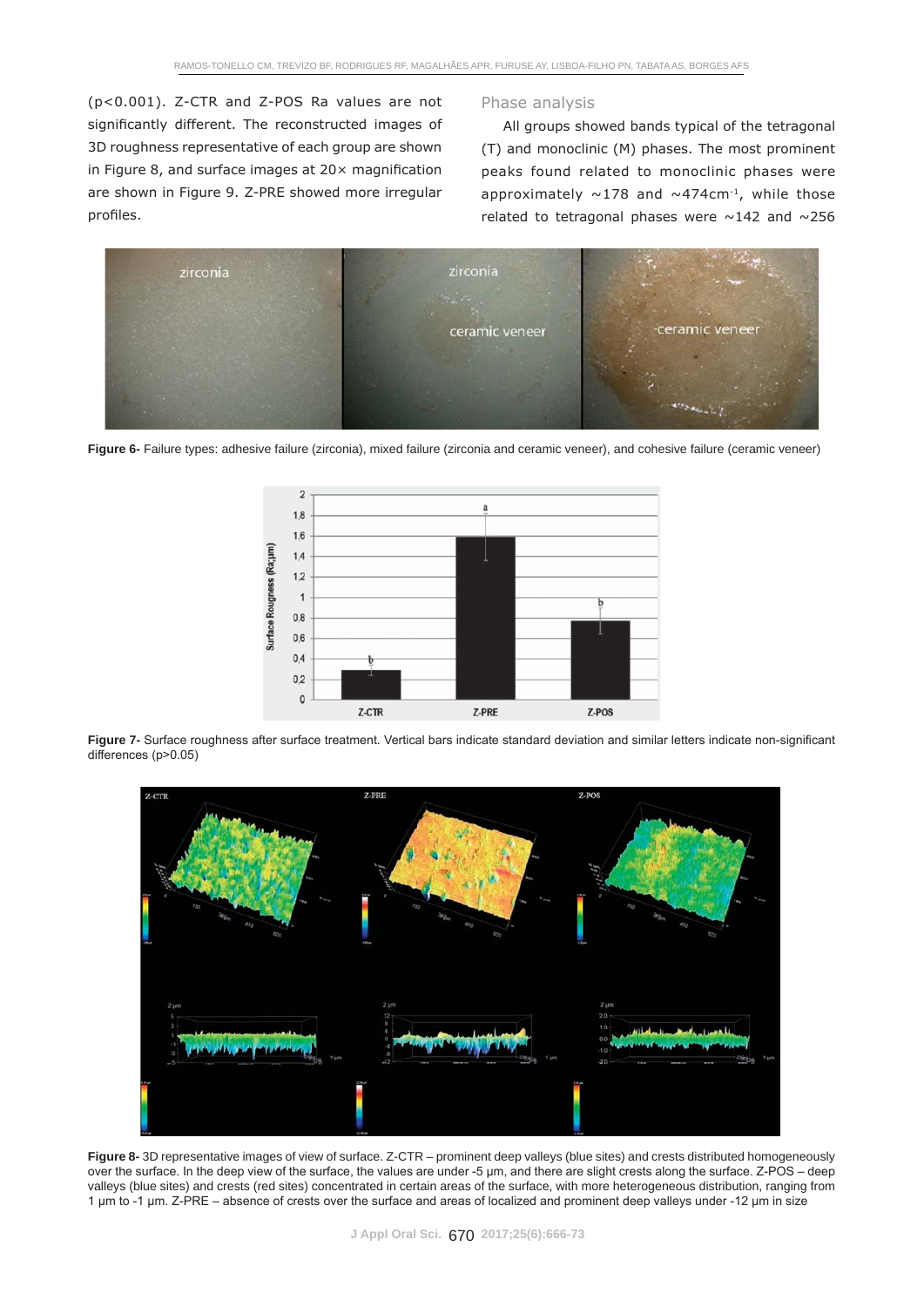

Figure 9- Surface image at 20× magnification. Z-CTR - homogenous surface with no evident visible signs of damage. Z-POS - surface pattern after post-sintering treatment showing irregularities along the surface. Z-PRE – areas of localized irregularities along the surface after pre-sintering treatment



**Figure 10-** Raman strong peaks for monoclinic (M) and tetragonal (T) phases

(Figure 10).

### **Discussion**

Surface treatments have been recommended to improve the Y-TZP/veneer bond strength by micromechanical interlocking<sup>7,9</sup>, even knowing that other factors can influence bond strength, such as the sintering cycle of veneer, cooling rate, and thermal variations<sup>18,23</sup>. The sandblasting method was expected to increase surface roughness. Sandblasting at different moments (pre- or post-sintering) resulted in different roughness of Y-TZP<sup>14</sup>. The roughness of Z-PRE was significantly higher than that of Z-POS and Z-CTR. These results could be explained by the much lower hardness of Y-TZP before being sintered, which resulted in a rougher zirconia surface through sandblasting and thus a larger surface area available for mechanical interlocking<sup>14</sup>.

The approach of performing pre-sintering surface treatment is justified as it improves the shear bond strength between Y-TZP and veneer, when compared to an untreated surface<sup>18</sup>. In this study, sandblasting before sintering (Z-PRE) resulted in similar shear bond strength to after sintering (Z-POS), but significantly greater strength than the untreated surface method (Z-CTR). One of the limitations of the current study is that it did not consider the aging of the specimens. Polycrystalline ceramics under wet and cyclic loading conditions are most susceptible to subcritical crack growth28. Nevertheless, thermocycling does not necessarily make a difference in bond strength results<sup>23</sup>.

The higher roughness obtained by pretreatment did not result in more bond strength. Thus, the surface roughness/shear bond strength relation may not be linear<sup>19</sup> and the excessive rough surface may lead to stress concentration, which could consequently weaken the interfacial bonding<sup>15</sup>. Considering that more adhesive failures were found for all studied groups (Figure 4), which is expected for shear bond tests<sup>30</sup>, the device with support adapted to the upper face23 was effective in tension distribution along the Y-TZP/veneer interface<sup>3</sup>.

The presence of surface irregularities generated in pretreatment (Figure 9C) indicates that the use of mechanical abrasion in pre-sintering methods can be more aggressive, leading to surface flaws, microfractures that would reduce functional strength, and premature and catastrophic failure of material<sup>21,35</sup>. Porosity has a negative effect on the cohesive strength of the materials by reducing the pore cross-section area, through which a load is applied, acting as a stress concentrator5. The untreated surface shows no visible evidence of irregularities (Figure 9A). Sandblasting modifies the surface, as seen in Figure 8, and increases the shear bond strength, regardless of treatment time.

Sandblasting is a useful tool to improve retention, however, it may put stress on zirconia surfaces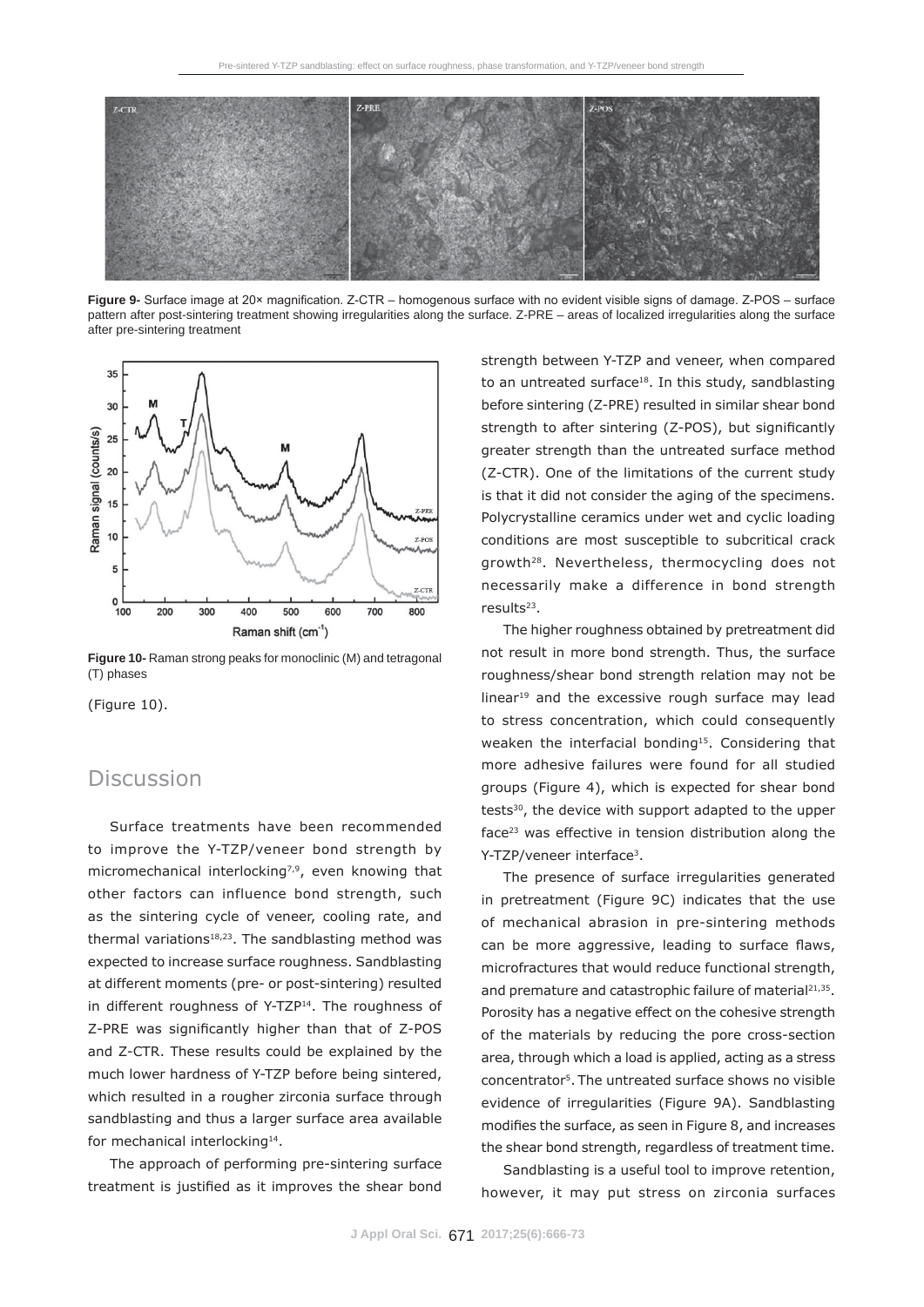and accelerate the  $t\rightarrow m$  phase transformation<sup>20,31</sup>. Hydrothermal or mechanical stress may be responsible for phase transformation $11$ . Moreover, the contact with the veneering ceramic may be the cause of the important phase transformation at the interface between zirconia and veneer due to an influence of the amount of moisture present in the veneering porcelain on the faceting grain of zirconia<sup>31</sup>.

The effects of  $t \rightarrow m$  phase transformation are governed by the transformation toughening mechanism that occurs at superficial grains on the ceramic surface, leading to volume increase ( $\sim$ 3 to 5%) at a localized area around the superficial defects<sup>28</sup>. After that, t $\rightarrow$ m phase transformation spreads throughout the material subsurface, resulting in grain pullout and an increase in roughness $29$ , jeopardizing the strength, fracture toughness, and density of Y-TZP structures<sup>8</sup>, which is known as low-temperature degradation8,28.

Micro-Raman spectra of Y-TZP contain important information that can be obtained from the band positions, their intensities, and shapes<sup>34</sup>. The micro-Raman analysis to detect crystalline phases in polycrystalline ceramics is a very useful tool<sup>24</sup>. Even peaks are distinguished in the tetragonal phase  $(\sim 142,$  $\sim$ 256,  $\sim$ 320,  $\sim$ 466, and  $\sim$ 637 cm<sup>-1</sup>), and the most characteristic are a sharp band at  $142 \text{ cm}^{-1}$  and a broader band at 256  $cm^{-1}$ . For the monoclinic phase  $(\sim 178, \sim 190, \sim 219, \sim 303, \sim 331, \sim 345, \sim 379, \sim 474,$  $\sim$ 500,  $\sim$ 534,  $\sim$ 559,  $\sim$ 615, and  $\sim$ 638 cm<sup>-1</sup>), there is a notable doublet at 178 and 190  $cm^{-1}$  34. Peaks of tetragonal ( $\sim$ 142;  $\sim$ 256) and monoclinic ( $\sim$ 178;  $\sim$ 474) crystal structures were identified in all studied groups. Pre-sintering sandblasting presented the same Raman bands as post-sintered and untreated Y-TZP surfaces, even with the differences in roughness.

# **Conclusions**

Within this limited study, the experimental results show that Y-TZP sandblasting before sintering resulted in rougher surfaces, but did not increase the shear bond strength compared to post-sintering treatment and increased surface defects. The surface treatment with  $AI_3O_2$ , regardless of the moment and application, improved the results of Y-TZP/veneer bonding. The tested approaches for surface treatment did not result in different metastability of tetragonal zirconia. The long-term consequence of the pre-sintered treatment

on the zirconia-veneer interface needs to be further investigated.

### Acknowledgments

The authors thank Bruna Carolina Costa and Marlyni Aparecida Zens for collaborating with us. This study was supported by grants from FAPESP – São Paulo Research Foundation (#2011/18061-0, #2013/23464-2).

# References

1- Aboushelib MN, Feilzer AJ, Kleverlaan CJ. Bridging the gap between clinical failure and laboratory fracture strength tests using a fractographic approach. Dent Mater. 2009;25(3):383-91.

2- Aboushelib MN, Kleverlaan CJ, Feilzer AJ. Microtensile bond strength of different components of core veneered all-ceramic restorations. Part II: Zirconia veneering ceramics. Dent Mater. 2006;22(9):857-63. 3- Anusavice KJ, Dehoff PH, Fairhurst CW. Comparative evaluation of ceramic-metal bond tests using finite element stress analysis. J Dent Res. 1980;59(3):608-13.

4- Bonfante EA, Rafferty B, Zavanelli RA, Silva NR, Rekow ED, Thompson VP, et al. Thermal/mechanical simulation and laboratory fatigue testing of an alternative yttria tetragonal zirconia polycrystal core-veneer all-ceramic layered crown design. Eur J Oral Sci. 2010;118(2):202-9. 5- Callister WD Jr. Material science and engineering: an introduction. 8<sup>th</sup> ed. New York: John Wiley & Sons, Inc; 2012.

6- Casellas D, Cumbrera FL, Sanchez-Bajo F, Forsling W, Llanes L, Anglada M. On the transformation toughening of Y-ZrO2 ceramics with mixed Y-TZP/PSZ microstructures. J Eur Ceram Society. 2001;21(6):765-77.

7- Chaiyabutr Y, McGowan S, Phillips KM, Kois JC, Giordano RA. The effect of hydrofluoric acid surface treatment and bond strength of a zirconia veneering ceramic. J Prosthet Dent. 2008;100(3):194-202.

8- Chevalier J, Gremillard L, Deville S. Low-temperature degradation of Zirconia and implications for biomedical implants. Annu Rev Mater Res. 2007;37:1-32.

9- Chintapalli RK, Mestra Rodriguez A, Garcia Marro F, Anglada M. Effect of sandblasting and residual stress on strength of zirconia for restorative dentistry applications. J Mech Behav Biomed Mater. 2014;29:126-37. 10- Choi BK, Han JS, Yang JH, Lee JB, Kim SH. Shear bond strength of veneering porcelain to zirconia and metal cores. J Adv Prosthodont. 2009;1(3):129-35.

11- Deville S, Gremillard L, Chevalier J, Fantozzi G. A critical comparison of methods for the determination of the aging sensitivity in biomedical grade yttria-stabilized zirconia. J Biomed Mater Res B Appl Biomater. 2005;72(2):239-45.

12- Filser F, Kocher P, Weibel F, Luthy H, Scharer P, Gauckler LJ. Reliability and strength of all-ceramic dental restorations fabricated by direct ceramic machining (DCM). Int J Comput Dent. 2001;4(2):89-106. 13- Fischer J, Stawarzcyk B, Trottmann A, Hammerle CH. Impact of thermal misfit on shear strength of veneering ceramic/zirconia composites. Dent Mater. 2009;25(4):419-23.

14- He M, Zhang Z, Zheng D, Ding N, Liu Y. Effect of sandblasting on surface roughness of zirconia-based ceramics and shear bond strength of veneering porcelain. Dent Mater J. 2014;33(6):778-85.

15- Jager N, Feilzer AJ, Davidson CL. The influence of surface roughness on porcelain strength. Dent Mater. 2000;16(6):381-8.

16- Kern M, Wegner SM. Bonding to zirconia ceramic: adhesion methods and their durability. Dent Mater. 1998;14(1):64-71.